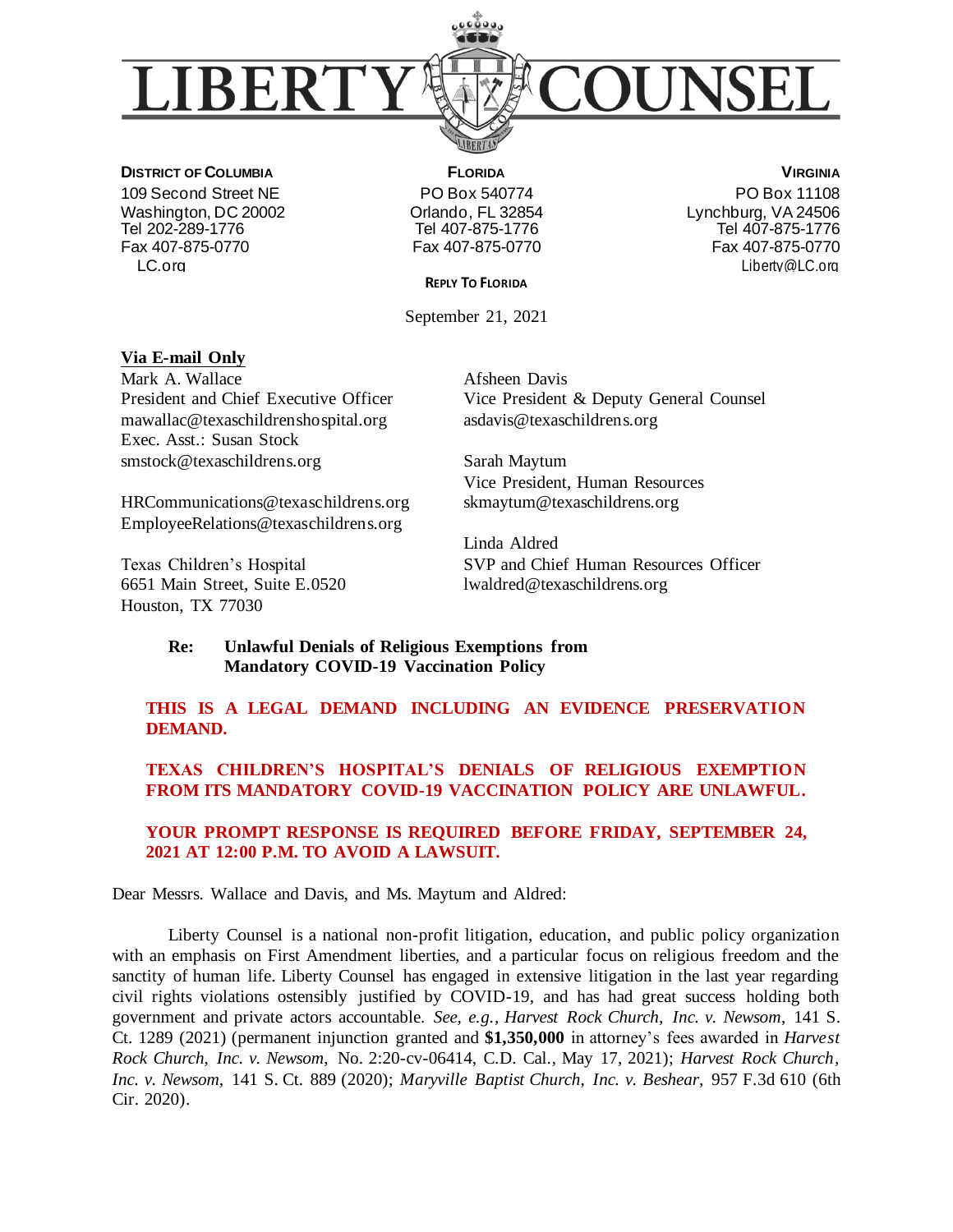I write on behalf of Texas Children's Hospital ("Texas Children's") employees

, and numerous others, who are requesting exemption from Texas Children's mandatory COVID-19 vaccination policy as a reasonable accommodation of their sincerely held religious beliefs. **All and others have been** denied exemptions without explanation beyond TCH's assurances of "a thoughtful and consistent process" "based on the personal belief statement that [they]submitted." Liberty Counsel has reviewed the religious belief statements of  $\blacksquare$ , and has concluded they are legally sufficient to require TCH to issue the requested religious exemptions, and therefore their denial (and likely the denial of many others) by TCH is illegal, no matter TCH's assurances and intentionally vague responses including that the decision is "final" and "there is not an appeal process."

Many of these employees have requested that Liberty Counsel bring legal action if Texas Children's continues to deny their religious exemption requests, and fires them as TCH has stated at 5:00 PM today. We are actively seeking to represent, *pro bono*, additional Texas Children's employees who are adversely affected by Texas Children's illegal mandate and exemption process.

In brief recap, I understand Texas Children's mandated employees receive one of the three available COVID shots by September 21, 2021, at 5:00 PM. Requests for religious and medical exemptions were permitted up to September 1, 2021. Many employee religious or medical exemption requests were timely submitted, but TCH has denied them and refused to respond substantively to requests to understand what in our clients' religious exemption requests was insufficient in the opinion of TCH. Those employees whose requests were denied have been told there is no appeal, and that they must upload proof of their COVID shots before 5:00 PM today or they will be fired. TCH has attempted to camouflage its apparent policy **to deny requests, regardless of merit**, solely to pressure as many employees as possible to abandon their meritorious requests and violate their consciences to keep their jobs.

# **A. Texas Children's Unlawful Denials of Religious Exemption Requests From**

's religious exemption request referenced the COVID shots' close connection, development and/or testing via the remains of aborted children, along with sincere prayer to God for guidance, and an understanding of God's direction to her that she must forego receiving the COVID shots. Her exemption request form is attached hereto as **Exhibit 1.** Excerpts of Texas Children's denials of 's requests for religious exemption from the COVID-19 vaccine are as follows and are identical to those sent to and and and to other employees:

Denial 1: Email from Sarah Maytum, Vice President, Human Resources, sent Thursday, September 9, 2021:

You submitted a timely request for an exemption from receiving the Covid-19 vaccine due to your sincerely held religious beliefs or practices. After careful consideration, your request for religious exemption has been denied. **This decision is final and there is not an appeal process for reconsideration.**

Denial 2: Email from Sarah Maytum, Vice President, Human Resources, sent Thursday, September 16, 2021 (in response to 's request for a rationale behind the denial of her religious exemption request):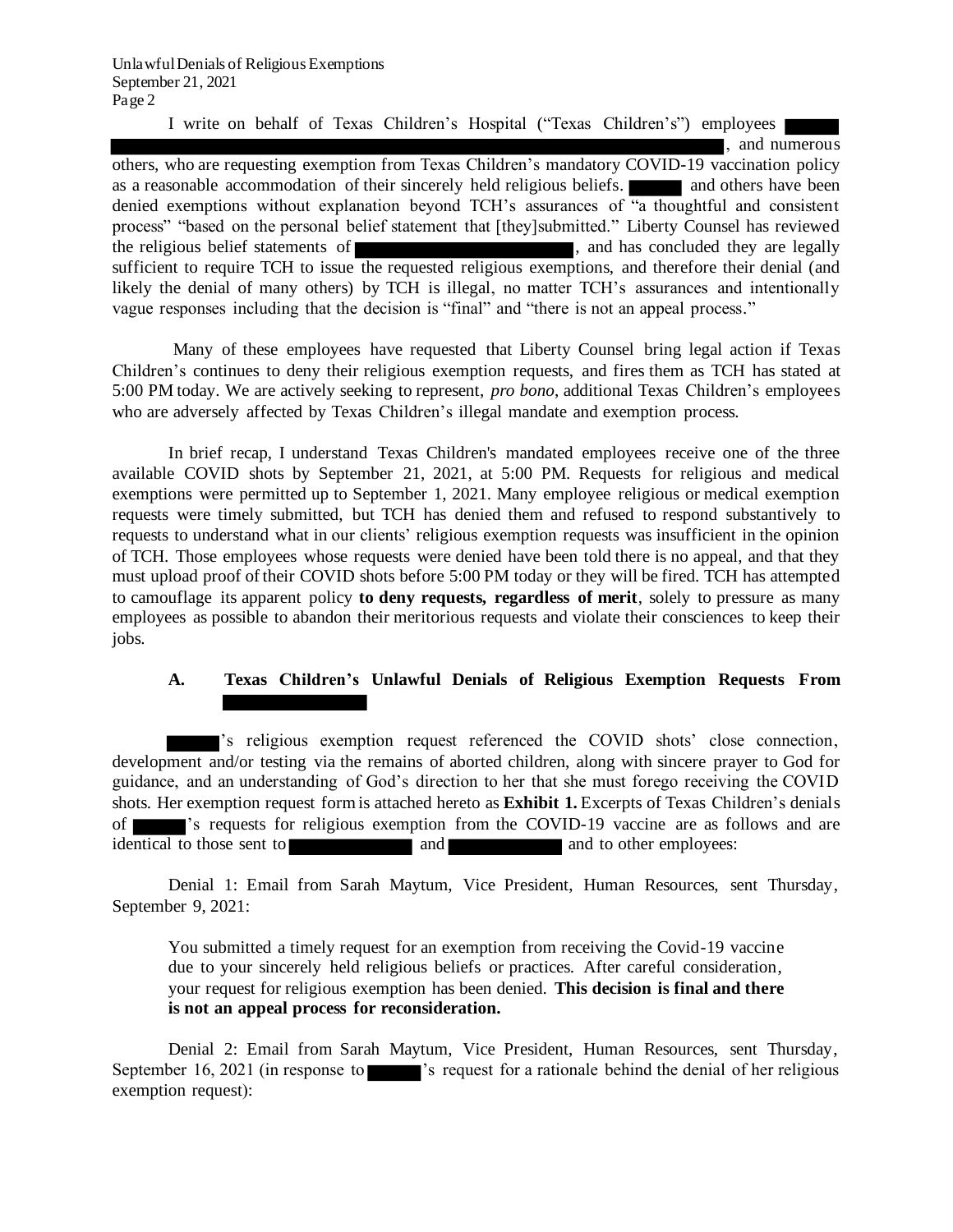> Texas Children's made organizational decisions about the reasons for religious exemption that would be approved at this time. Your personal belief statement which you submitted before September 1, 2021 was reviewed and a determination was made. I can assure you that Texas Children's followed a thoughtful and consistent process. Human Resources is communicating the results of those decisions to individual employees **based on the personal belief statement that you submitted.** We are not providing additional details regarding those decisions, and apologize for any frustration that may cause you.

(Emphasis added).

#### **B. Texas Children's Unlawful Denials of Religious Exemption Requests From and and**

On August 11, 2021, Linda Aldred, TCH SVP and Chief Human Resources Officer, issued an email to all TCH employees outlining the requirement of TCH's Mandatory COVID-19 Vaccination Policy. A copy of Ms. Aldred's email is attached hereto as **EXHIBIT A** for your ready reference. In that email, Ms. Aldred stated that all TCH employees are required to be fully vaccinated by September 21, 2021. However, as required by federal law, Ms. Aldred's email noted that employees with a medical condition or a sincerely held religious belief preventing them from receiving the COVID-19 vaccine should apply for an exemption to seek accommodation for such religious beliefs by completing the Exemption Request form electronically at the link provided in Ms. Aldred's email.

On August 13, 2021, and and two are husband and wife) submitted their COVID-19 Exemption Request forms electronically at the link provided in Ms. Aldred's email, based upon their sincerely held religious beliefs. On August 26, 2021, TCH Employee Relations issued to its employees requesting an exemption a follow-up email requesting a statement describing the deeply held religious belief, practices or observance that prevents the employees from taking the COVID-19 vaccine. A copy of TCH's follow up email to the employees is attached hereto as **EXHIBIT B** for your ready reference. On August 30, 2021, requested information related to their religious exemption requests. A copy of the near-identical response submitted by **are attached hereto as <b>EXHIBIT** C, for your ready reference. In their responses, informed TCH that they have a sincerely held religious belief that abortion is a sin and that their religious beliefs prohibit them from accepting or receiving a vaccine that is connected in any way to aborted fetal cell lines.

noted in their individual responses that their own personal religious beliefs prohibit them from accepting a COVID-19 vaccine because COVID-19 vaccines were either tested, developed or produced from fetal cell lines that originated in abortion. In addition,

noted that their sincerely held religious beliefs compel them to search the Scriptures and, following the leading of the Holy Spirit through prayer and reflection, that through such study and prayer, they have been guided to the conclusion that it would be a sin for them to accept a COVID-19 vaccine because of its connections to aborted fetal cell lines.

On September 9, 2021, received separate emails from Sarah Maytum of TCH Human Resources indicating that TCH had reviewed their requests for an accommodation from the Mandatory COVID-19 Vaccination Policy and that their requests for exemption were denied. A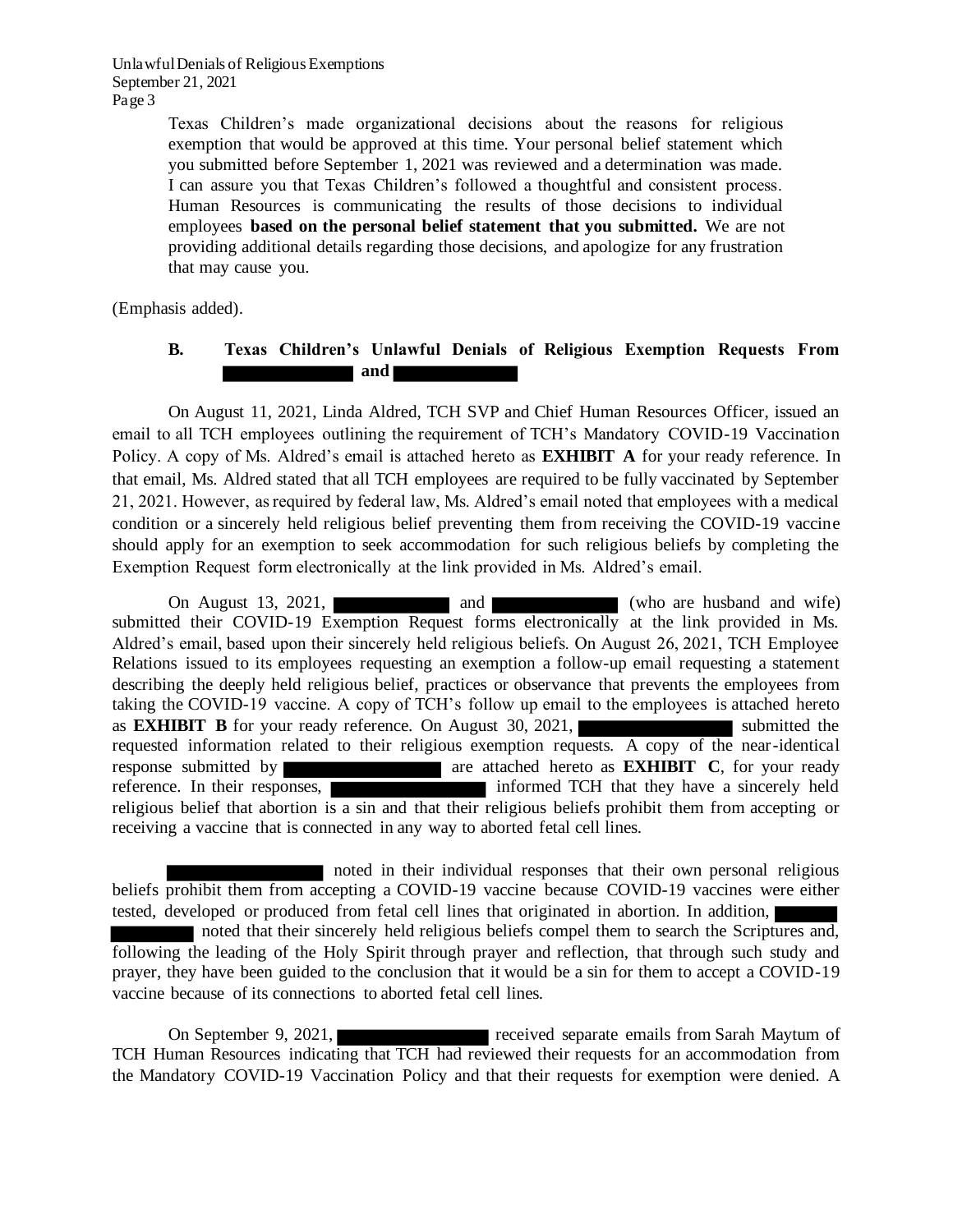copy of Ms. Maytum's September 9 emails to are attached hereto as **EXHIBIT D** and **Exhibit E**, respectively, for your ready reference.

## **The denial of these employees' religious exemption request is unlawful.**

#### **C. Texas Children's Denial Rationale Is Intentionally Vague and Dishonest.**

Texas Children's rationale is both intentionally vague and dishonest. The rationale is intentionally vague because Texas Children's does not identify or explain what in the "personal belief statement" that TCH evaluated, leaving the employees to guess what information they could supply to TCH in order to receive a reversal. Indeed TCH states that its "decision is final and there is not an appeal process for reconsideration." This appears calculated to avoid having to explain whether TCH's review was legal, or likely, illegal, and an attempt to avoid accountability in its quest to force as many employees as possible to get the COVID shots, regardless of the legal requirement to liberally grant religious exemptions where such may be accommodated.

**The currently-available COVID shots are different than any vaccines an employee has taken in the past that were NOT derived or developed using aborted fetal cells**. While some people may hold sincere religious beliefs against taking ANY vaccines, many (indeed most) others only hold religious beliefs against accepting those vaccines derived from aborted fetal cell lines used in testing, development, or manufacturing. Others may have sought God's guidance through prayer, and feel God's conviction in their spirit that they must not get the COVID shots, regardless of whether they were tested with or developed from aborted fetal cell lines.

For example, the North Dakota Department of Health, in its literature for those considering one of the three, currently available COVID-19 vaccines, notes the following: "[t]he non-replicating viral vector vaccine produced by Johnson & Johnson **did require the use of fetal cell cultures, specifically PER.C6, in order to produce and manufacture the vaccine**."<sup>1</sup> The Louisiana Department of Health likewise confirms that the Johnson & Johnson COVID-19 vaccine, which used PER.C6 fetal cell line, "is a retinal cell line that was **isolated from a terminated fetus in 1985**."<sup>2</sup>

The same is true of the Moderna and Pfizer/BioNTech mRNA vaccines. The Louisiana Department of Health's publications again confirm that aborted fetal cells lines were used in the "proof of concept" phase of the development of their COVID-19 mRNA vaccines.3The North Dakota Department of Health, in its handout literature on COVID-19 vaccines, notes: "[e]arly in the development of mRNA vaccine technology, **fetal cells were used for 'proof of concept' (to demonstrate how a cell could take up mRNA and produce the SARS-CoV-2 spike protein) or to characterize the SARS-CoV-2 spike protein**."<sup>4</sup>

https://ldh.la.gov/assets/oph/Center-PHCH/Center-PH/immunizations/You Have Qs COVID-19 Vaccine FAQ.pdf. 4 *See* North Dakota Health, *COVID-19 Vaccines & Fetal Cell Lines* (Apr. 20, 2021), *available at* 

<sup>1</sup> *See* North Dakota Health, *COVID-19 Vaccines & Fetal Cell Lines* (Apr. 20, 2021), *available at*  https://www.health.nd.gov/sites/www/files/documents/COVID%20Vaccine%20Page/COVID-19 Vaccine Fetal Cell Handout.pdf (bold added).

<sup>2</sup> Louisiana Department of Public Health, *You Have Questions, We Have Answers COVID-19 Vaccine FAQ* (Dec. 12, 2020), *available at*  https://ldh.la.gov/assets/oph/Center-PHCH/Center-PH/immunizations/You Have Qs COVID-19 Vaccine FAQ.pdf (bold added). <sup>3</sup> Louisiana Department of Public Health, *You Have Questions, We Have Answers COVID-19 Vaccine FAQ* (Dec. 12, 2020), *available at* 

https://www.health.nd.gov/sites/www/files/documents/COVID%20Vaccine%20Page/COVID-19 Vaccine Fetal Cell Handout.pdf (last visited Aug. 10, 2021) (emphasis added).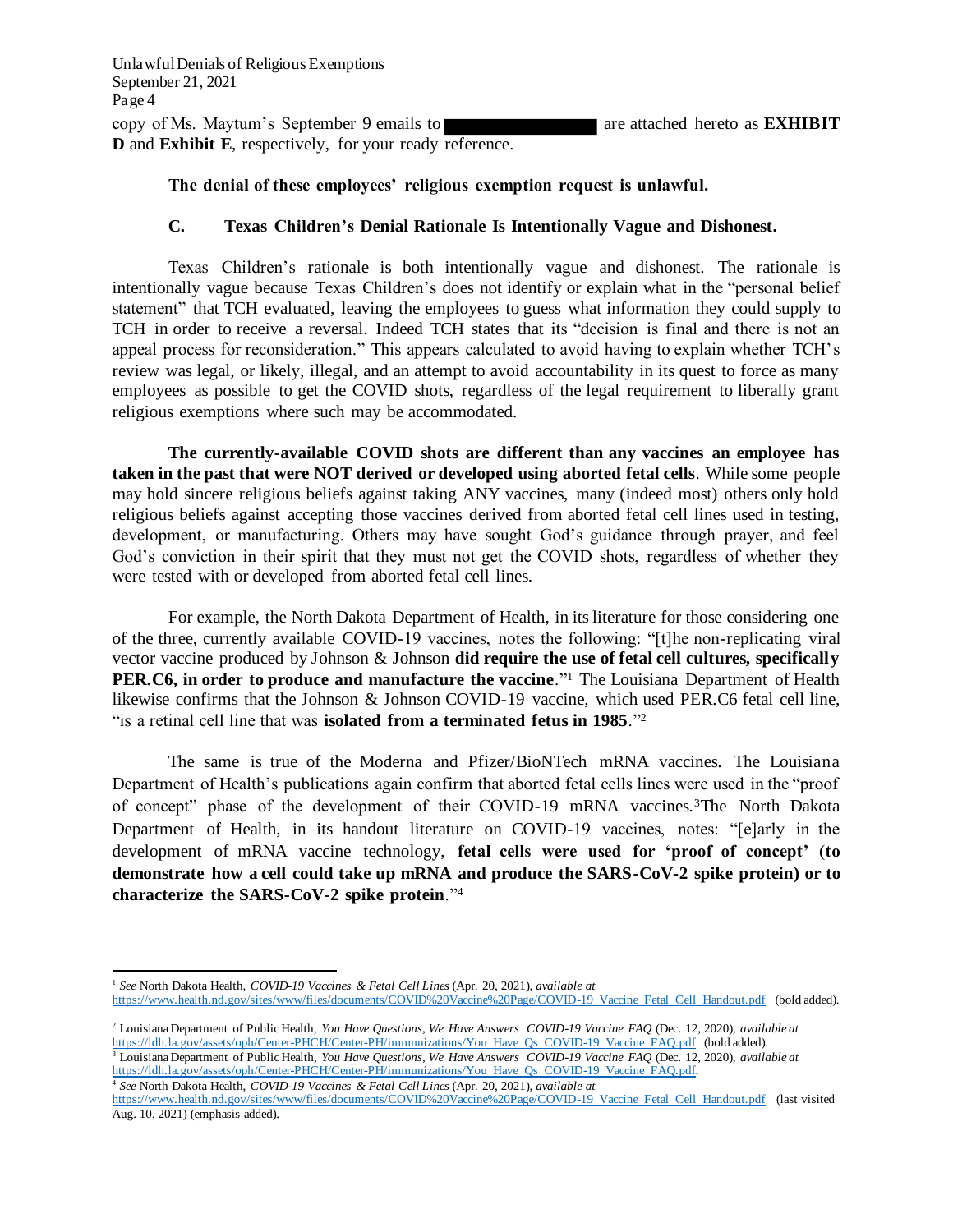## **D. Texas Children's Denials of Its Employees' Religious Exemption Requests Violate Title VII Because Texas Children's Is Not Permitted to Judge the Validity or Reasonableness of Any Employee's Sincerely Held Religious Beliefs.**

Texas Children's has no legal authority to tell any employee what that employee's religion is or ought to be, or to be the arbiter of the validity or reasonableness of any employee's religious beliefs. Nor does Texas Children's have the authority to demand that a third party validate any employee's religious beliefs. An employee's religious beliefs need only be sincere to merit legal protection and require Texas Children's accommodation. TCH cannot (successfully) avoid liability for unlawful considerations that are undoubtedly present betrayed by the words "**based on the personal belief statement that you submitted."**

Title VII of the Civil Rights Act of 1964 prohibits Texas Children's from discriminating against its employees on the basis of their sincerely held religious beliefs. *See* 42 U.S.C. §2000e-2(a) ("It shall be an unlawful employment practice for an employer . . . to fail or refuse to hire or to discharge any individual, or otherwise to discriminate against any individual with respect to his compensation, terms, conditions, or privileges of employment because of such individual's race, color, religion, sex, or national origin"); *see also EEOC v. Abercrombie & Fitch Stores, Inc.*, 575 U.S. 768 (2015) (same). Title VII defines "religion" as "all aspects of religious observance and practice, as well as belief." 42 U.S.C. §2000e(j). Moreover, as the EEOC has made clear, Title VII's protections also extend to nonreligious beliefs if related to morality, ultimate ideas about life, purpose, and death. *See* EEOC, *Questions and Answers: Religious Discrimination in the Workplace* (July 22, 2008), https://www.eeoc.gov/laws/guidance/questions-and-answers-religious-discrimination-workplace ("Title VII's protections also extend to those who are discriminated against or need accommodation because they profess no religious beliefs. Religious beliefs include theistic beliefs (i.e. those that include a belief in God) as well as non-theistic 'moral or ethical beliefs as to what is right and wrong which are sincerely held with the strength of traditional religious views.' Although courts generally resolve doubts about particular beliefs in favor of finding that they are religious, beliefs are not protected merely because they are strongly held. Rather, religion typically concerns 'ultimate ideas' about 'life, purpose, and death.'").

Texas Children's is not permitted to determine which religious adherent has a "correct" or "proper" or "valid" understanding of religious doctrine, or whether any employee's sincerely held religious beliefs are shared broadly among other faithful. As the Supreme Court has recognized, employees' "religious beliefs need not be acceptable, logical, consistent, or comprehensible to others in order to merit [legal] protection." *Thomas v. Review Bd. of Ind. Emp't Sec. Div.*, 450 U.S. 707, 714 (1981); *see also Church of the Lukumi Babalu Aye, Inc. v. City of Hialeah,* 508 U.S. 520, 531 (1993) (same). Additionally, though membership in or adherence to the tenets of an organized religion is plainly sufficient to provide protection for an individual's sincerely held religious beliefs, it is not a necessary precondition. *See Frazee v. Ill. Dep't of Emp't Sec.*, 489 U.S. 829, 834 (1989) ("**Undoubtedly, membership in an organized religious denomination, especially one with a specific tenet forbidding members to work on Sunday, would simplify the problem of identifying sincerely held religious beliefs, but we reject the notion that to claim the protection [for sincerely held religious beliefs], one must be responding to the commands of a particular religious organization**." (emphasis added)); *see also Office of Foreign Assets Control v. Voices in the Wilderness*, 329 F. Supp. 2d 71, 81 (D.D.C. 2004) (noting that the law provides protection for "sincerely held religious beliefs," "not just tenets of organized religion").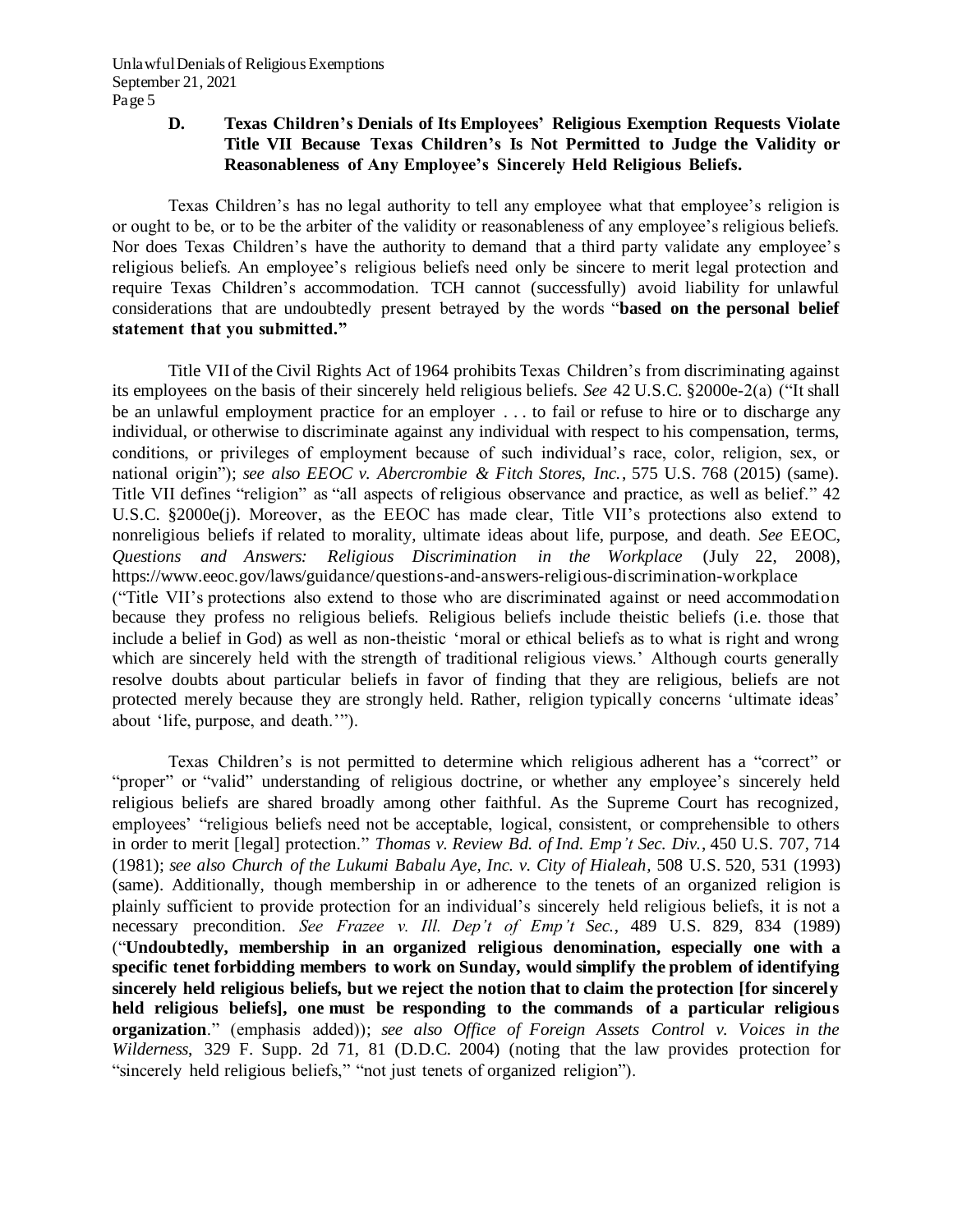In fact, the law provides protection for sincerely held religious beliefs even when some members of the same religious organization, sect, or denomination disagree with the beliefs espoused by the individual. That some Texas Children's employees requesting accommodation may have sincerely held religious beliefs that differ from those sincerely held by other individuals and organizations is irrelevant to whether the employees' sincerely held religious beliefs are entitled to protection under Title VII. Indeed,

> [i]ntrafaith differences of that kind are not uncommon among followers of a particular creed, and the judicial process is singularly ill equipped to resolve such differences . . . and the guarantee of free exercise is not limited to beliefs which are shared by all of the members of a religious sect. Particularly in this sensitive area, it is not within the judicial function and judicial competence to inquire whether the petitioner or his fellow worker more correctly perceived the commands of their common faith. Courts are not arbiters of scriptural interpretation.

450 U.S. at 715–16 (emphasis added). The denial of any employee's request for a religious accommodation based on the views of other individuals who do not share the employee's beliefs is unlawful. In fact, it is legally irrelevant what other individuals think or believe. Nor does an employee's religious objection to a vaccine need to be unique in order to be personal and sincerely held. Once an employee has articulated the employee's sincerely held religious beliefs opposing the currently available COVID-19 vaccines, whether those beliefs are the same as or nothing like any other person's beliefs, the proper inquiry is at its end.

If Texas Children's has violated Title VII with respect to s request, "based on the personal belief statement that you | submitted," which Liberty Counsel believes it has, based on that same statement, where the statement is legally sufficient, where a and others have followed TCH policy and submitted their religious accommodation requests, verified by personal statements and offers to submit additional "documentation." stating her sincerely held religious beliefs that accepting or receiving any of the three currently available COVID-19 vaccines would be a sin and a violation of her religious beliefs because the vaccines are developed, manufactured, produced, or tested using aborted fetal cell lines and other objectionable materials.

Texas Children's denied states' is requested twice, premising its denials on vague and dishonest rationales. Texas Children's cannot simply rebut the employees' testimonies by ipse dixit. This is hardly the "interactive process" required by Title VII.

Because all three of the currently available COVID-19 vaccines are developed and produced from, tested with, researched on, or otherwise connected with the aborted fetal cell lines HEK-293 and PER.C6, many Texas Children's employees' sincerely held religious beliefs compel them to abstain from accepting or injecting any of these products into their bodies, regardless of the perceived benefits or rationales. Thus, while there may be some faith leaders and other adherents whose understanding of Scripture is different, and who may be willing to accept one of the three currently available COVID-19 vaccines despite their connection with aborted fetal cell lines, any Texas Children's employee is entitled to interpret the Scriptural commands against murder and polluting the body differently, which many indisputably do.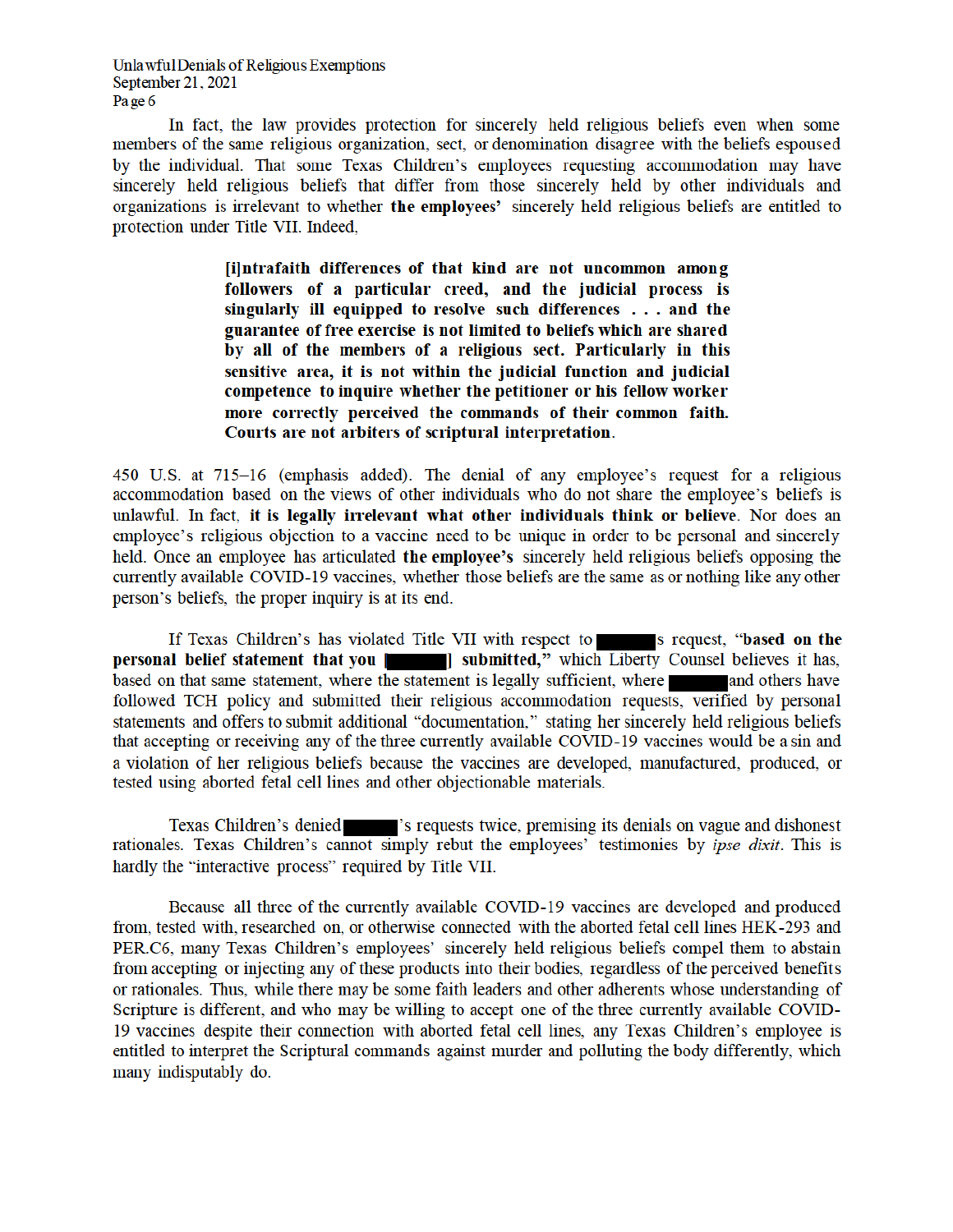Many Texas Children's employees have sincerely held religious beliefs that God forms children in the womb and knows them prior to their birth, and that because of this, life is sacred from the moment of conception to natural death. *See Psalm* 139:13–14 (ESV) ("For you formed my inward parts; you knitted me together in my mother's womb. I praise you, for I am fearfully and wonderfully made."); *Psalm* 139:16 (ESV) ("Your eyes saw my unformed substance; in your book were written, every one of them, the days that were formed for me, when as yet there was none of them."); *Isaiah*  44:2 (KJV) ("the LORD that made thee, and formed thee from the womb"); *Isaiah* 44:24 (KJV) ("Thus saith the LORD, thy redeemer, and he that formed thee from the womb, I am the LORD that maketh all things."); *Isaiah* 49:1 (KJV) ("The LORD hath called my from the womb; from the bowels of my mother hath he made mention of my name."); *Isaiah* 49:5 (KJV) ("the LORD that formed me from the womb to be his servant"); *Jeremiah* 1:5 (KJV) ("Before I formed thee in the belly I knew thee; and before thou camest forth out of the womb I sanctified thee, and I ordained thee."). These employees also have sincerely held religious beliefs that every child's life is sacred because each is made in the image of God. *See Genesis* 1:26–27 (KJV) ("Let us make man in our image, after our likeness. . . . So God created man in his own image; in the image of God created he him; male and female created he them.").

Many Texas Children's employees also have sincerely held religious beliefs that because life is sacred from the moment of conception, the killing of that innocent life is the murder of an innocent human in violation of Scripture. *See, e.g.*, *Exodus* 20:13 (KJV) ("Though shalt not kill."); *Exodus*  21:22–23 (setting the penalty as death for even the accidental killing of an unborn child); *Exodus* 23:7 (KJV) ("the innocent and righteous slay thou not, for I will not justify the wicked"); *Genesis* 9:6 (KJV) ("Whoso sheddeth a man's blood, by man shall his blood by shed: for in the image of God made he man."); *Deuteronomy* 27:25 (KJV) ("Cursed be he that taketh reward to slay an innocent person."); *Proverbs* 6:16–17 (KJV) ("These six things doth the LORD hate: yea, seven are an abomination to him . . . hands that shed innocent blood."). Many Texas Children's employees also have sincerely held religious beliefs that it would be better to tie millstones around their necks and be drowned in the sea than to bring harm to an innocent child. *See Matthew* 18:6; *Luke* 17:2.

Many Texas Children's employees also have sincerely held religious beliefs that their bodies are temples of the Holy Spirit, and that to inject medical products that have any connection whatsoever to aborted fetal cell lines would be defiling the temple of the Holy Spirit. (*See 1 Corinthians* 6:15–20 (KJV) ("Know ye not that your bodies are the members of Christ? shall I then take the members of Chris and make them members of an harlot? God forbid. . . . What? Know ye not that your body is the temple of the Holy Ghost which is in you, which have of God, and ye are not your own? For ye are bought with a price: therefore glorify God in your body, and in your spirit, which are God's.").

The Hebrew word for "abomination" in the *Proverbs* 6:16–17 (KJV) text quoted above is הָבֵועֹת (to`eba). The verbal form is "abhor," "loath," "detest," and "exclude." Twelve times the Book of Proverbs uses יהֹוֹעֲבָה in reference to an "abomination to the LORD." (יהוה or Yahweh). The word is also used in conjunction with the Ammonites and the Ashtoreth, the Sidonians, Chemosth, and Moab. Some of these nations sacrificed their children to Baal. Indeed, *Jeremiah* 19:4–9, refers to the shedding of innocent blood by sacrificing children as the reason for judgement against Judah. Abortion is the modern-day sacrifice of children made in the image of God. Many Texas Children's employees do not want to be a part of such an "abomination." They do not want to be in any way associated with abortion, directly or indirectly. For them, doing so is abhorrent, loathsome, detestable—abominable—to God.

Thus, while there may be leaders and other adherents of certain employees' faith traditions whose understanding of Scripture is different, and who may be willing to accept one of the three currently available COVID-19 vaccines despite their association with aborted fetal cell lines, that is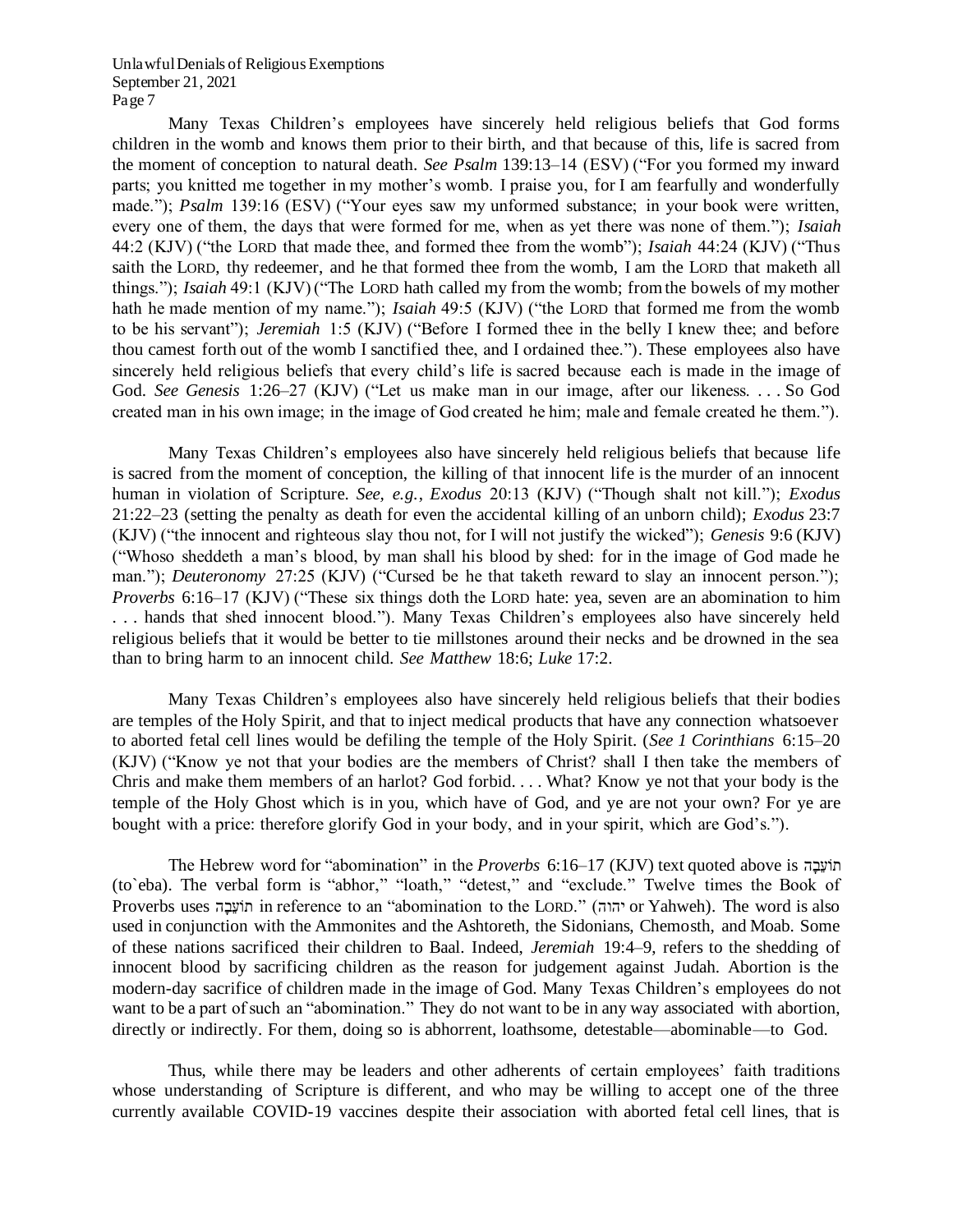irrelevant to the protection of Employees 1, 2, 3, and 4 and other Texas Children's employees who sincerely believe otherwise. Likewise irrelevant is whether any Texas Children's employee currently seeking a religious exemption formerly understood or believed any religious doctrine differently as applied to vaccines. Because all three of the currently available COVID-19 vaccines are developed, produced from, tested with, researched on, or otherwise associated with the aborted fetal cell lines HEK-293 and PER.C6, many Texas Children's employees' sincerely held religious beliefs compel them to abstain from accepting or injecting any of these products into their bodies, regardless of the perceived benefits or rationales.

**In sum, it is unlawful for Texas Children's to condition any employee's request for religious accommodation on a third party's beliefs or acknowledgement of the employee's beliefs, or on the employee's past health decisions or the theological reasons for those decisions.**

## **E. The Rights of Texas Children's Employees to Religious Accommodation and Abstention From Any Participation in Abortion are Guaranteed Under Texas Law.**

Like Title VII, the Texas Commission on Human Rights Act (TCHRA), Tex. Lab. Code §§ 21.001–21.556, requires employers to accommodate employees' sincerely held religious beliefs:

> An employer commits an unlawful employment practice if because of . . . religion . . . the employer:

> (1) fails or refuses to hire an individual, discharges an individual, or discriminates in any other manner against an individual in connection with compensation or the terms, conditions, or privileges of employment; or

> (2) limits, segregates, or classifies an employee or applicant for employment in a manner that would deprive or tend to deprive an individual of any employment opportunity or adversely affect in any other manner the status of an employee.

Tex. Lab. Code § 21.051. Thus, Title VII's protections for employees with sincerely held religious objections to COVID-19 vaccines (*see supra* Pt. C) are equally protected under Texas law. *See Mission Consol. Indep. Sch. Dist. v. Garcia*, 372 S.W.3d 629, 633–34 (Tex. 2012) ("Section 21.051 is effectively identical to Title VII, its federal equivalent . . . . Because one of the purposes of the TCHRA is to provide for the execution of the policies of Title VII . . . we have consistently held that those analogous federal statutes and the cases interpreting them guide our reading of the TCHRA." (cleaned up)).

Moreover, Texas law also protects the rights of all health care workers to abstain from participation in abortion:

> A physician, nurse, staff member, or employee of a hospital or other health care facility who objects to **directly or indirectly . . . participating in an abortion procedure** may not be required to directly or indirectly . . . participate in the procedure.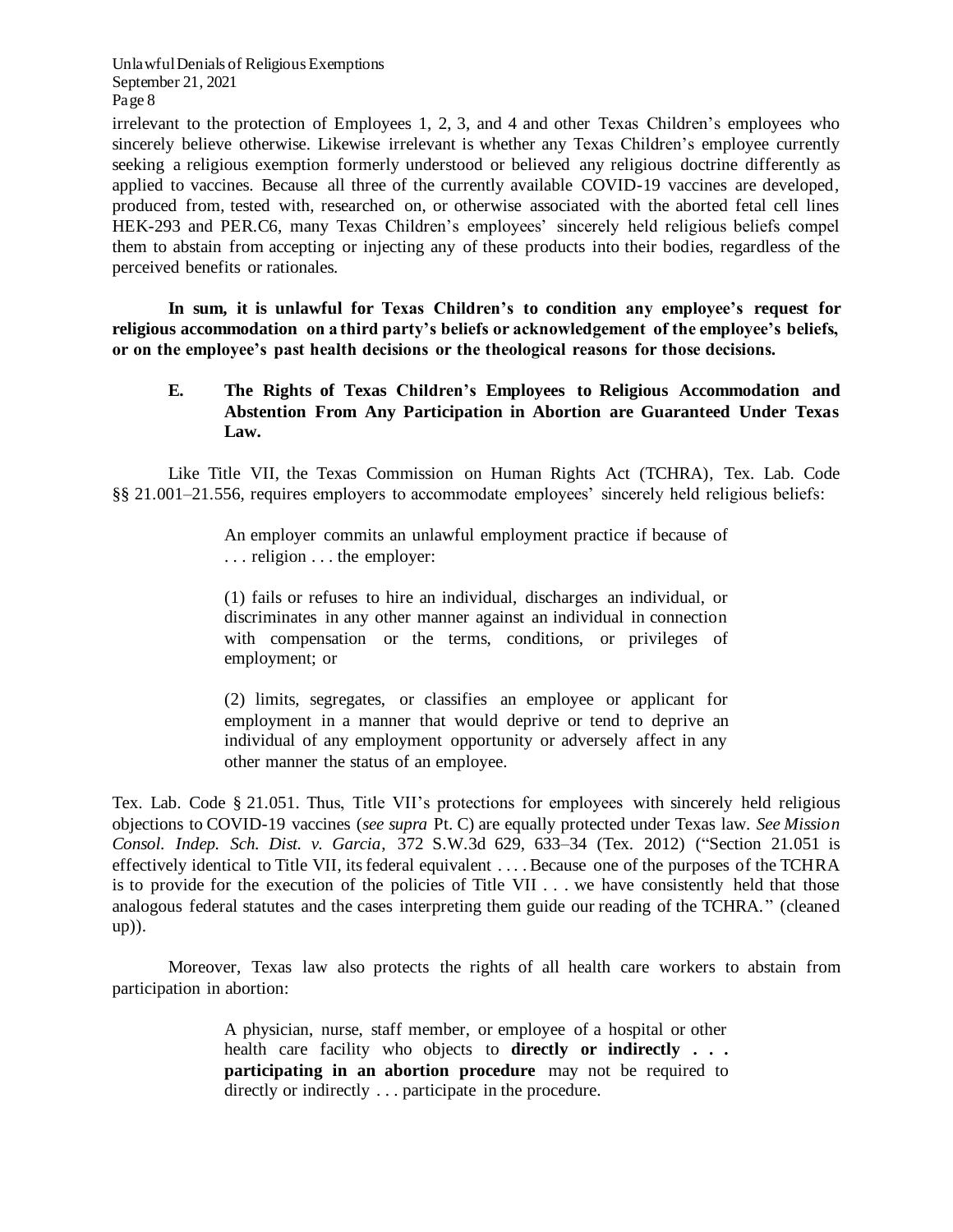Tex. Occ. Code § 103.001 (emphasis added). And:

A hospital or health care facility may not discriminate against a physician, nurse, staff member, or employee, or an applicant for one of those positions, who refuses to . . . participate in an abortion procedure.

Tex. Occ. Code § 103.002(a). Thus, in accordance with the strong public policy of the State of Texas against any coerced participation in abortion, directly or indirectly, as enacted by statute, Texas Children's must accommodate any employee with a sincere religious objection to receiving a COVID-19 vaccine because of the vaccine's connection to abortion procedures. Texas Children's denials of the religious exemption requests of and others referencing abortion (**"based on the personal belief statement that you submitted")** violate both the law and public policy of the State of Texas.

## **LEGAL DEMAND**

As shown above, Texas Children's denials of the religious exemption requests of , (and undoubtedly many others) is unlawful. Indeed, Texas Children's cannot compel any employee's compliance with Texas Children's mandatory COVID-19 vaccination policy against the employee's sincerely held religious beliefs. Moreover, it is unlawful for Texas Children's to deny any employee's request for religious accommodation either because other religious adherents have beliefs different from the employee's or because of the employee's past personal health decisions, whatever the employee's theological reasons for those decisions, or because of the TCH "religious exemption" reviewer's discounting of the sincerity of religious beliefs about abortion and the abortion-derived COVID shots.

Liberty Counsel prefers to avoid the need for further legal action, and trusts that the points and authorities presented in this letter demonstrate to Texas Children's that its ongoing denials of its employees' requests forreligious accommodation are based on false and illegal rationales and therefore unlawfully pretextual, no matter how vague and guarded TCH has attempted to be in communicating its denials. Should Texas Children's continue its denials on such premises, however, Liberty Counsel will be forced to conclude that Texas Children's is disregarding its obligations to provide accommodations to employees with sincerely held religious objections to the COVID-19 vaccines in violation of both federal and state law. Liberty Counsel is more than willing to explore the true reasons for TCH's many religious exemption denials in discovery and beyond, should that prove necessary.

**Liberty Counsel is giving Texas Children's the opportunity to grant the religious exemption request** of **and others without litigation. To avoid litigation, Texas Children's must provide, prior to Friday, September 24, at 12:00 P.M., Texas Children's assurances that:** 

- **1) Texas Children's has granted the religious exemption request of , , and <b>has reversed** its intent to fire them as of **5:00 PM.**
- **2) Texas Children's will not deny (and will reverse any prior denial of) any religious accommodation request where the request is based on an employee's sincere religious objection to receiving the COVID-19 vaccines developed, tested, produced, or otherwise connected to aborted fetal cell lines, or from receiving any of the COVID-19 vaccines if such act conflicts with any other sincerely held religious belief;**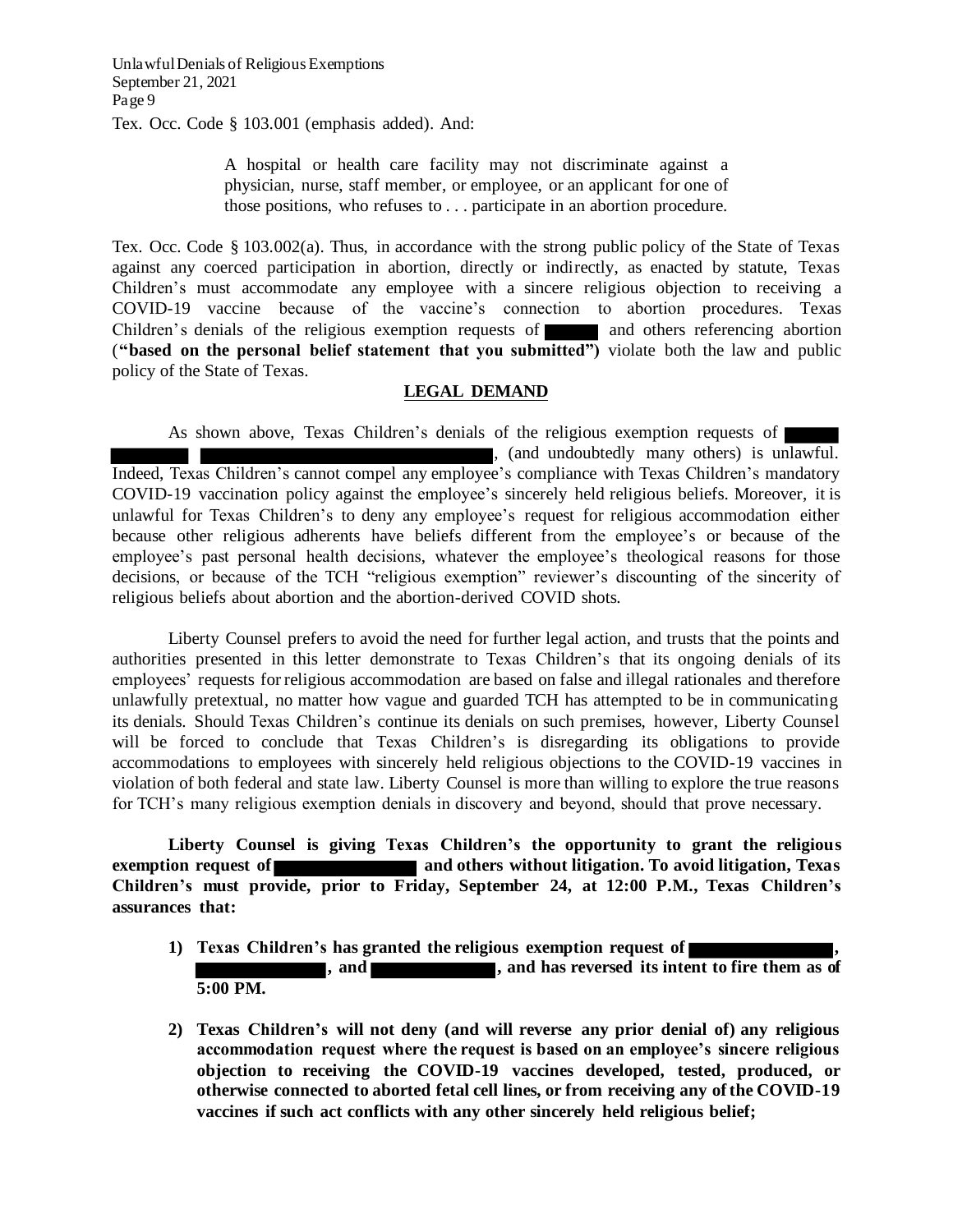- **3) Texas Children's will not deny (and will reverse any prior denial of) any religious accommodation request based on the absence of approval or acknowledgement of the employee's religious beliefs by a third party;**
- **4) Texas Children's will not deny (and will reverse any prior denial of) any religious accommodation request based on any stated or perceived different beliefs by any religious denomination or organization; and**
- **5) Texas Children's will not deny (and will reverse any prior denial of) any religious accommodation request based on an employee's past vaccination or other health decisions or the employee's theological reasons for those decisions.**

**Texas Children's failure to respond positively or timely, or Texas Children's taking of any adverse or retaliatory action against the set of the set of the set of the set of the set of the set of the set of the set of the set of the set of the set of the set of the set of the set of the set of the set of the , or any other employee who has requested religious accommodation, will indicate to Liberty Counsel that Texas Children's will not comply with its legal obligations against discrimination without judicial intervention. In that event, we will proceed directly with litigation to vindicate the legal rights of and and other Texas Children's employees, without further warning.**

# **EVIDENCE PRESERVATION DEMAND**

In connection with the foregoing Legal Demand, Liberty Counsel also demands that Texas Children's preserve all records, data, documents, devices, and things in its possession or the possession of its employees, including private wireless phones and devices and records and data found thereon, from January 1, 2020 to the present (and continuing), constituting, reflecting, or reasonably related to the following:

- 1. The conception, formation, membership, staff, volunteers, administration, policies, guidelines, communications, analyses, opinions, deliberations, decisions, meetings, and other official or unofficial actions of the Texas Children's HR Department, "Exemption Review" Department, or any other departments developing standards for review of religious exemptions.
- 2. All requests for exemption from receiving a COVID-19 vaccine submitted to the Texas Children's or any other person or persons employed by or under the direction and control of Texas Children's, from , , and , or any other Texas Children's employee, and all communications, analyses, opinions, deliberations, decisions, meetings, and other official or unofficial actions of the Texas Children's or such other person or persons concerning such exemption requests; and
- 3. Any training received by any Texas Children's member, consultant, employee, or volunteer, or any Texas Children's employee, consultant, volunteer, or board member regarding the conception, enactment, and administration of Texas Children's mandatory COVID 19 vaccination policy, including without limitation the review, consideration, and disposition of requests for religious exemption from the policy, and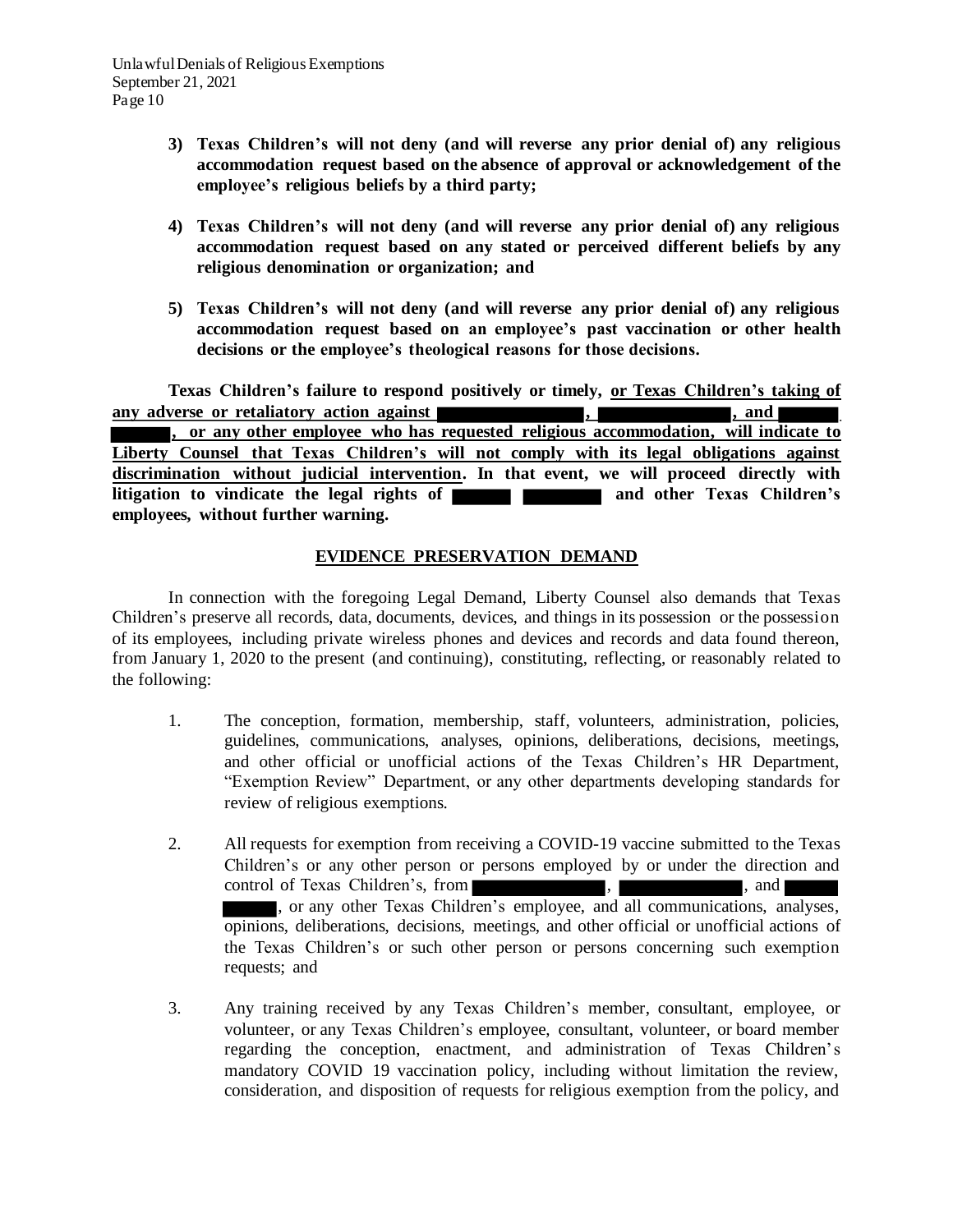> further including without limitation any such training received at or from Texas Children's or any affiliate thereof.

The records, data, and documents subject to this demand include all paper and other physical files and all electronically stored information (ESI), including but not limited to e-mail, text, SMS, MMS, social media, and other electronic communications, whether maintained on a personal or business device or account, including on personal wireless devices, personal e-mail accounts, and personal social media accounts; and further including without limitation word processing documents, spreadsheets, databases, calendars, telephone logs, contact information, usage files, and access information from networks, databases, computer systems (including legacy systems, hardware, and software), servers, archives, backup or disaster recovery systems, tapes, discs, drives, cartridges, and other storage media, laptops, personal computers, tablets, digital assistants, handheld wireless devices, mobile telephones, paging devices, and audio systems (including voicemail).

Liberty Counsel expects Texas Children's to preserve records, data, documents, devices, and things from January 1, 2020 to the present (and continuing) in Texas Children's possession and in the possession of any third party under its control. If Texas Children's knows or reasonably determines that any older records, data, documents, devices, or things are potentially relevant, however, Texas Children's should preserve such materials from the relevant earlier period as well.

ESI is an important and irreplaceable source of evidence in connection with this matter. Liberty Counsel cautions Texas Children's that this preservation demand should be afforded the broadest possible interpretation with respect to ESI, and that responsive ESI can reside not only in areas that are reasonably accessible but also in areas that Texas Children's may deem not reasonably accessible. Liberty Counsel demands that Texas Children's preserve all responsive ESI, even if Texas Children's does not anticipate an obligation to produce such ESI in future litigation.

Preservation of ESI may require more than simply refraining from efforts to destroy or dispose of such evidence. Texas Children's may have to affirmatively intervene in automatic processes to prevent data loss due to routine operation and overwriting. For instance, sources of ESI can be altered and erased simply through continued use of a computer or other device. Booting a drive, examining its contents, or running any application can irretrievably alter the evidence it contains and may constitute unlawful spoliation of evidence. Texas Children's should take care to employ proper techniques and protocols, hiring an expert to assist if necessary.

Texas Children's should be aware that employees or others may seek to hide, destroy, or alter ESI, and Texas Children's must act to prevent or guard against such actions. Users may seek to delete or destroy information they regard as personal, confidential, or embarrassing and, in so doing, may also delete or destroy responsive ESI. Though Liberty Counsel expects Texas Children's will act swiftly to preserve data on office workstations and servers, Texas Children's should also determine whether any home or portable systems contain potentially responsive ESI. Texas Children's must preserve the contents of the systems, devices, and media used for those purposes as well.

I am available to discuss reasonable preservation steps; however, Texas Children's should not delay in taking proper precautions to preserve relevant records, data, documents, and things if they may be lost or corrupted as a consequence of delay. Should Texas Children's failure to preserve potentially relevant evidence result in the corruption, loss, or delay in production to which

, or other employees may later be entitled, such failure would constitute spoliation of evidence, for which sanctions may be imposed.